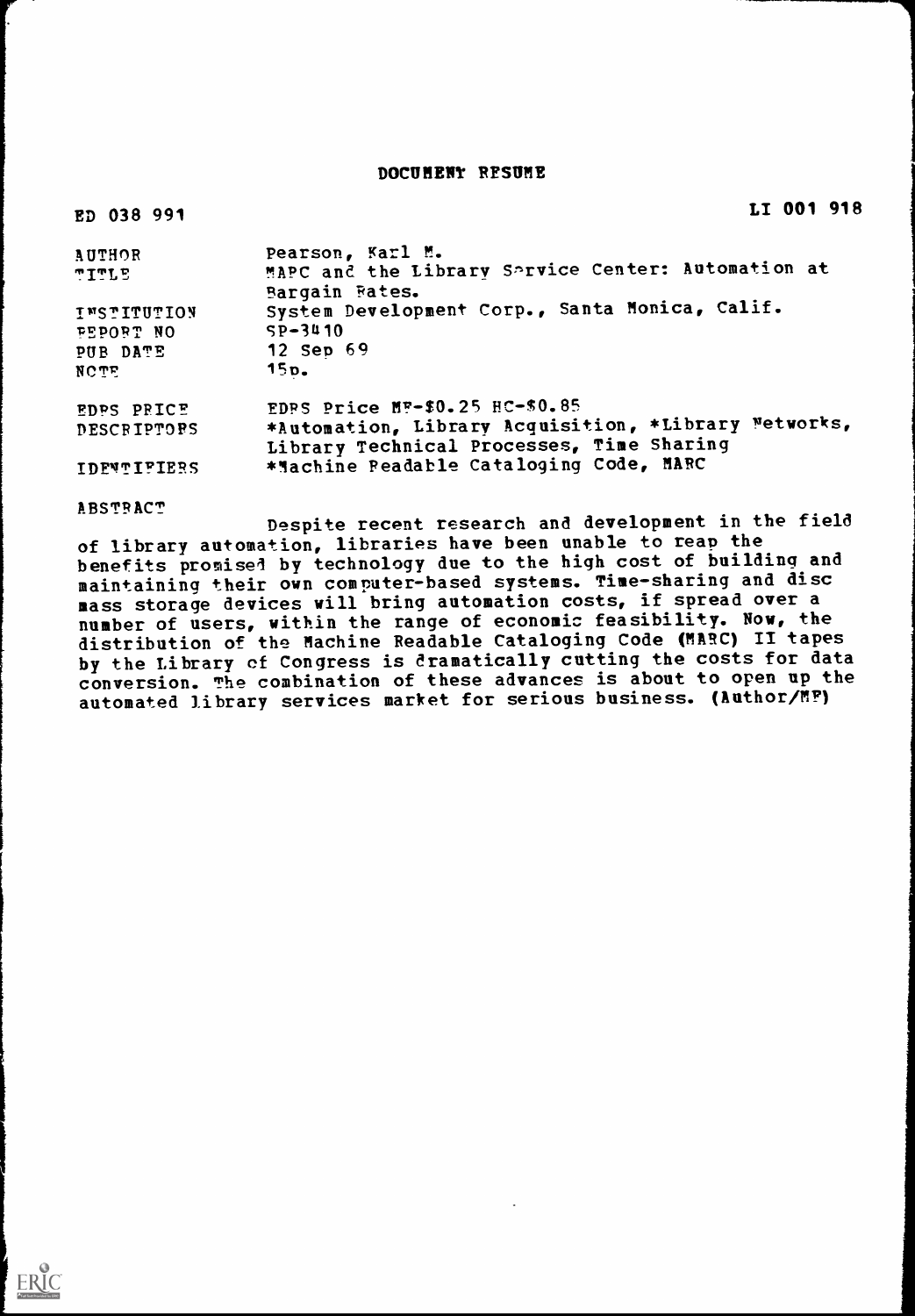$\frac{1}{2}$ 

 $\alpha$  $\sum_{i=1}^{n}$ co<sub>,</sub>

 $\bullet$ 

**if**  $\mathcal{L}(\mathcal{D}_{\mathbf{0},\mathbf{z}})$  u.s. DEPARTMENT OF HEALTH. EDUCATION 4 WILFARE OFFICE OF EDUCATION<br>THIS DOCUMENT HAS SEEN REPRODUCED<br>EXACTLY AS RECEIVIO FROM THE PERBON OR<br>ORGANIZATION ORIGINATING IT. POINTS OF VIEW ON OPINIONS STATED DO NOT NECES<br>SARILY REPRESENT OFFICIAL OFFICE OF EDU CATION POSITION OR POLICY.

 $\bigotimes \mathbb{D}$  a professional paper

 $\sqrt{5P-3410}$ 

(D)<br>MARC AND THE LIBRARY SERVICE CENTER: SYSTEM: AUTOMATION AT BARGAIN PATES DEVELOP"/IENT by CORPORATION Karl. M. Pearson 2500 COLORADO AVE.  $\widehat{\mathbb{G}}$  SANTA MONICA<sub>)</sub> CALIFORNIA,  $\mathbb{R} > 0$ 90406

8 ┯┥ 6  $2700$ 

 $\begin{array}{c} \begin{array}{c} \begin{array}{c} \end{array} \end{array} \end{array}$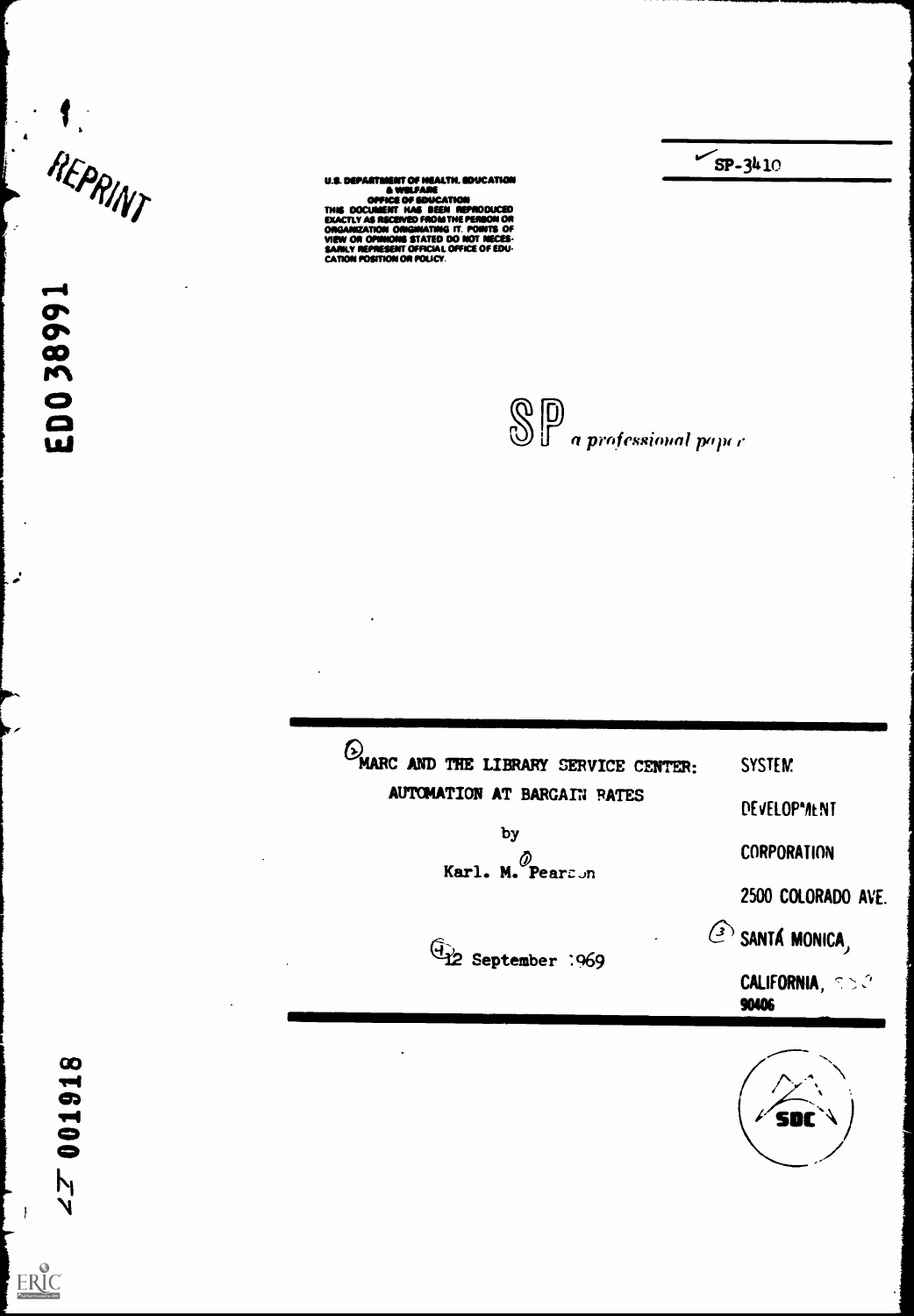There are two questions in the minds of many librarians: "What do I have to do to automate my library?" and, "What do I have to do to use the MARC tapes?" The answer to both questions is: Nothing. Within one or two months, librarians will be able to buy a bagfull of automated products and services without putting a large dent in their budgets or learning to speak computerese.

Imagine the following scene in a technical processing office. The office looks like any such office you are familiar with, except that in this office the piles of books being processed are somewhat lower. The only other difference-and even this will not be a difference for some librariesis the presence of a teletype machine.

The technical processing librarian hands a list of books to be ordered to a clerk. Instead of turning to her typewriter, the clerk goes to the teletype. For each order, she types in the Library of Congress card number and any special ordering instructions, such as an infrequently used book fund to be encumbered or the name of the person who requested the book's purchase. Afterward, the teletype writes out a request for more information for one of the orders; that book is unusual because it had not been cataloged by the Library of Congress. The clerk types in the basic bibliographic description for the book.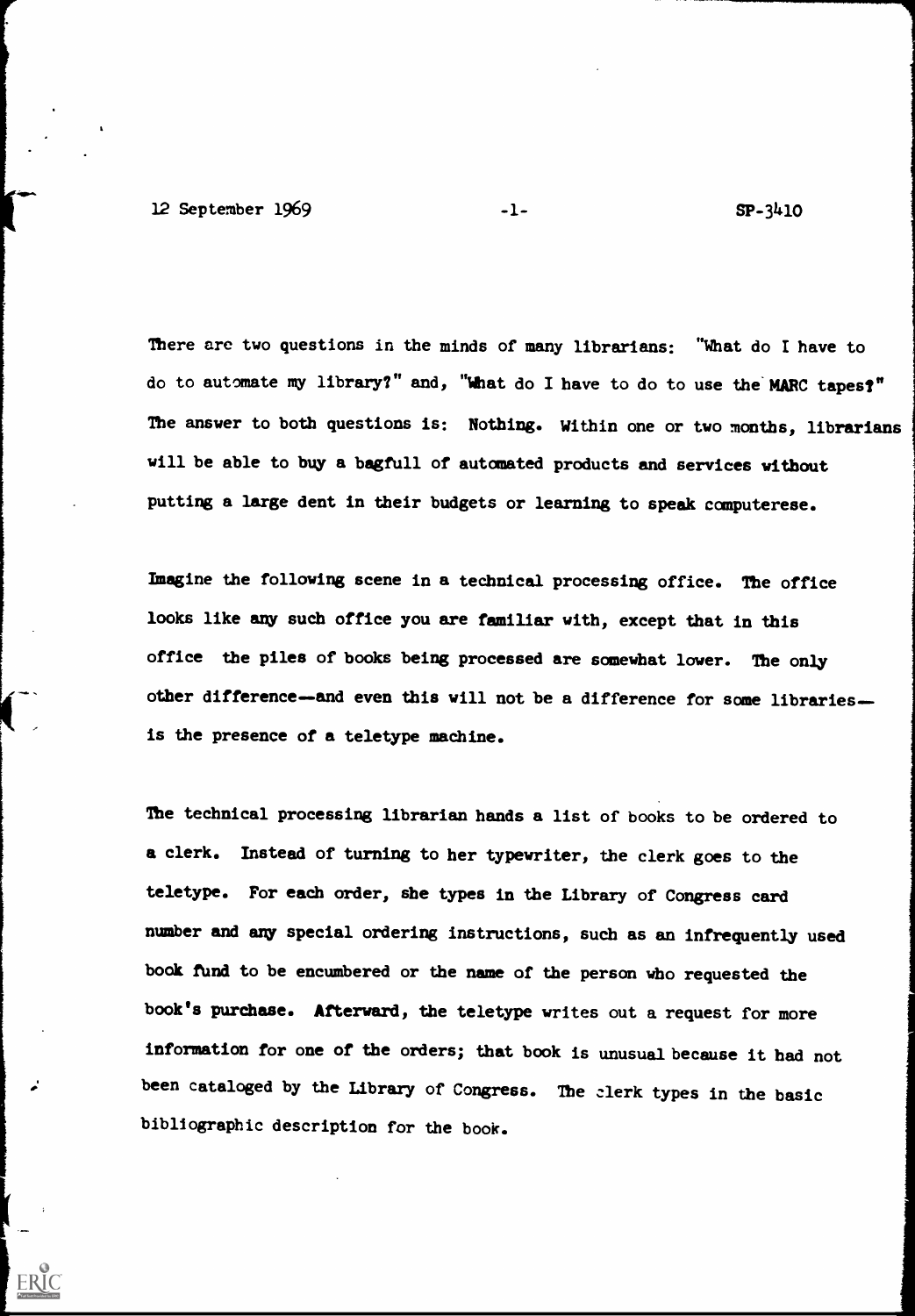In another part of the office a receiving clerk checks over a shipment of books. When she completes the check-in process, she takes her turn at the teletype to write a brief note about the receipt of each book. The books themselves go on to Cataloging.

During the day the receiving clerk gets a package of forms and listings from a nearby Library Service Center. The package contains book orders on the familiar 3x5 inch multiple part form, a computer printout listing of the orders, several duplicate copies of claim letters sent to a vendor who hasn't delivered on time; sets of catalog cards or worksheets, and book pockets and spine labels, for the books which were received one or two days ago; a stack of announcement bulletins describing the library's latest acquisitions; a set of punched book cards to be used with the library's automated circulation system; and a set of listings describing yesterday's circulation transactions. The clerk passes the various forms and listings to the appropriate people.

The head librarian has a question about the status of one of her book funds. Instead of going to a ledger or report, she goes to the teletype and types in her question. The teletype writes out the answer to the question within a few seconds. While she is at it, the librarian also asks a question about the status of one of the book orders. Again, the answer is written out almost immediately.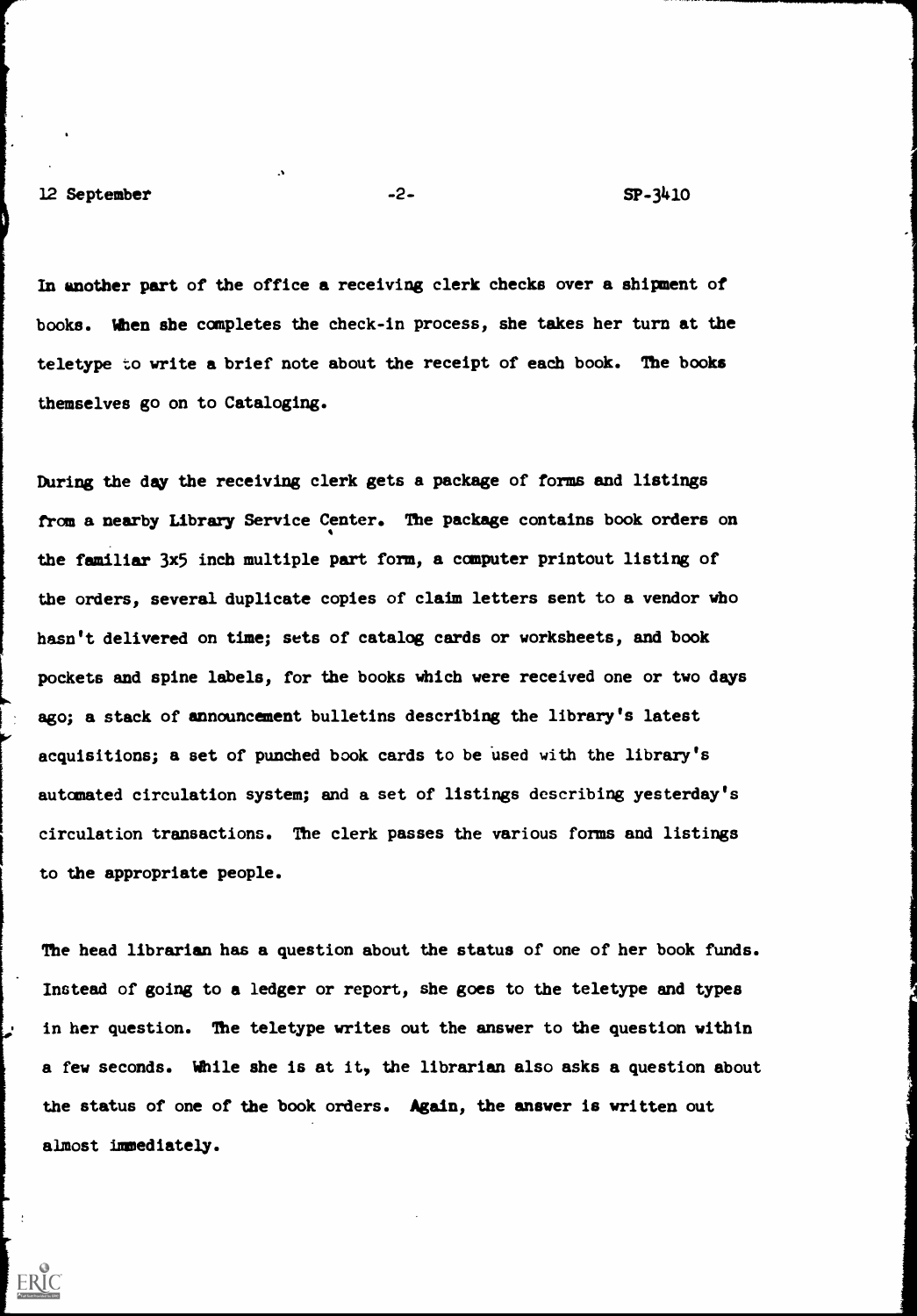12 September 1969 -3- 5P-3410

ERIC

Later in the day, a reference librarian seats herself at the teletype. She needs a special bibliography for a patron. By typing in a subject heading, or LC class number, or Dewey class number, she has the bibliography in just a few minutes. If the list of books proved to be a long one, she could request that the list be printed at the Service Center and sent to her the next day. This "off-line printout" would keep the teletype from being tied up for a long time.

The kind of library we've been looking at is not, necessarily, a large and well funded academic or public institution with its own library automation project. It could be the library for a small city, or the processing center for a school system, or a junior college, or a centralized technical processing office for a library network. Any library with a volume of work requiring more than a very few librarians and clerks may find the kind of automated library services we've just described to be economical and easy as well as providing new techniques which add to the library's capabilities for serving its patrons.

Without making large investments to build computer systems of their own, many libraries are going to be able to realize some concrete benefits from the latest developments in library automation. Progress in developing automated assistance which the average library can afford has been slow because developmental costs have been huge, computing machinery has not been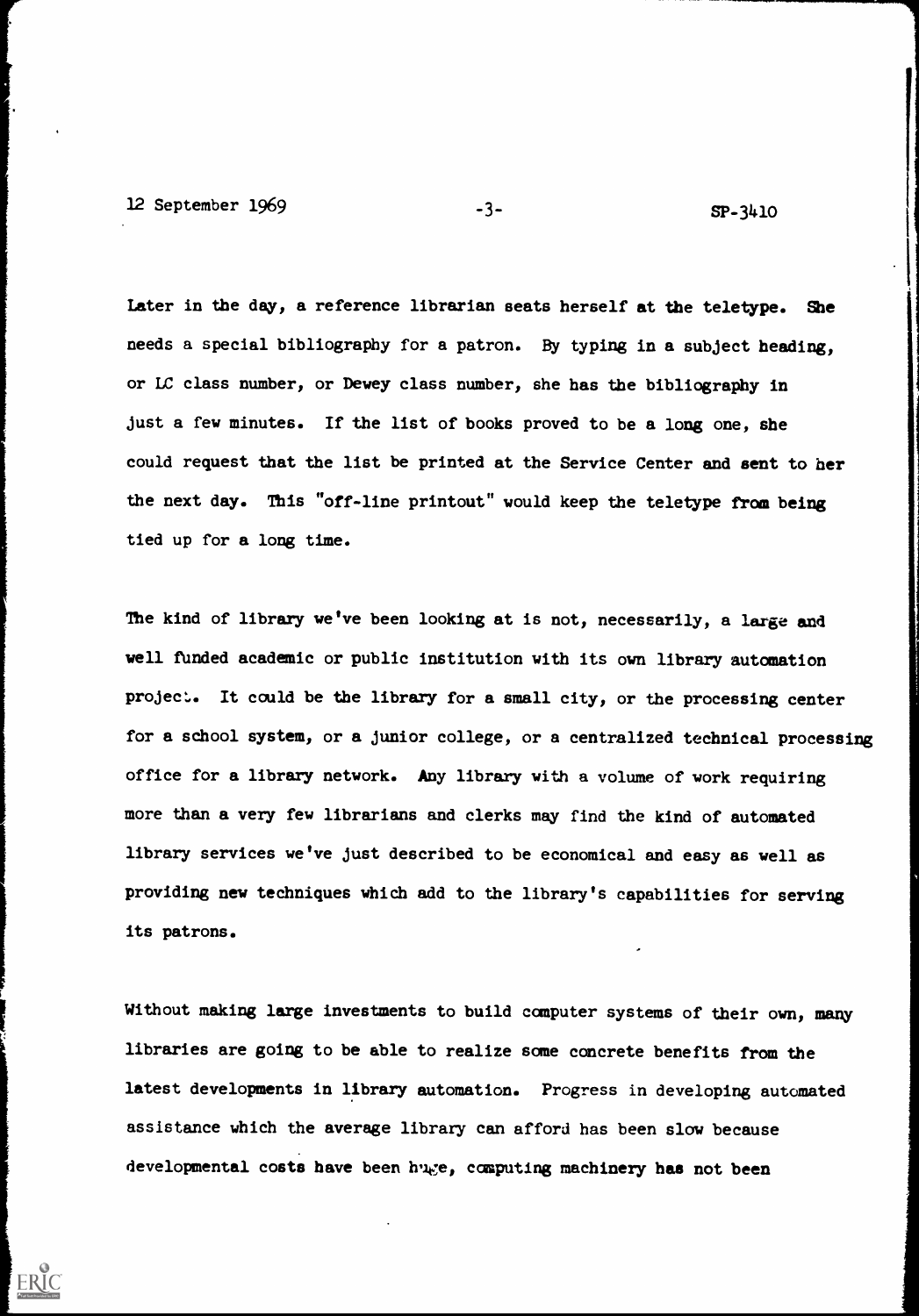## 12 September 1969 -4- SP-3410

ERIC

readily adaptable to handling library operations, and operating expenses could not be brought within a justifiable limit. In addition, the cost for turning a library's catalog and other bibliographic records into machine- readable form has been so high as to be out of the question for most libraries whose tudgets are limited and subject to the exacting scrutiny of penny-conscious legislators.

Now, however, the computer technology known as "time-sharing" provides an economical alternative to each library's installing and operating its own computer system. Time-sharing permits a computer at a central location to work for a number of users simultaneously. Computers have become so large and so fast that a single user at a time is not likely to require more than a small percentage of the computer's capabilities. It is thus more economical to have the computer working for several people at the same time. To each user, it appears that he has the computer all to himself. An additional benefit made possible by time-sharing is the capability for a user to be "on-line" to the computer. During the on-line operation, the user and the computer are able to talk to each other. This is a desirable feature when you want a quick answer to a question or when you want to pass some information on to the computer at your convenience instead of at some rigidly scheduled time.

A user talks to the computer through a terminal such as the teletype machine. The terminal and the computer are normally connected with each other by an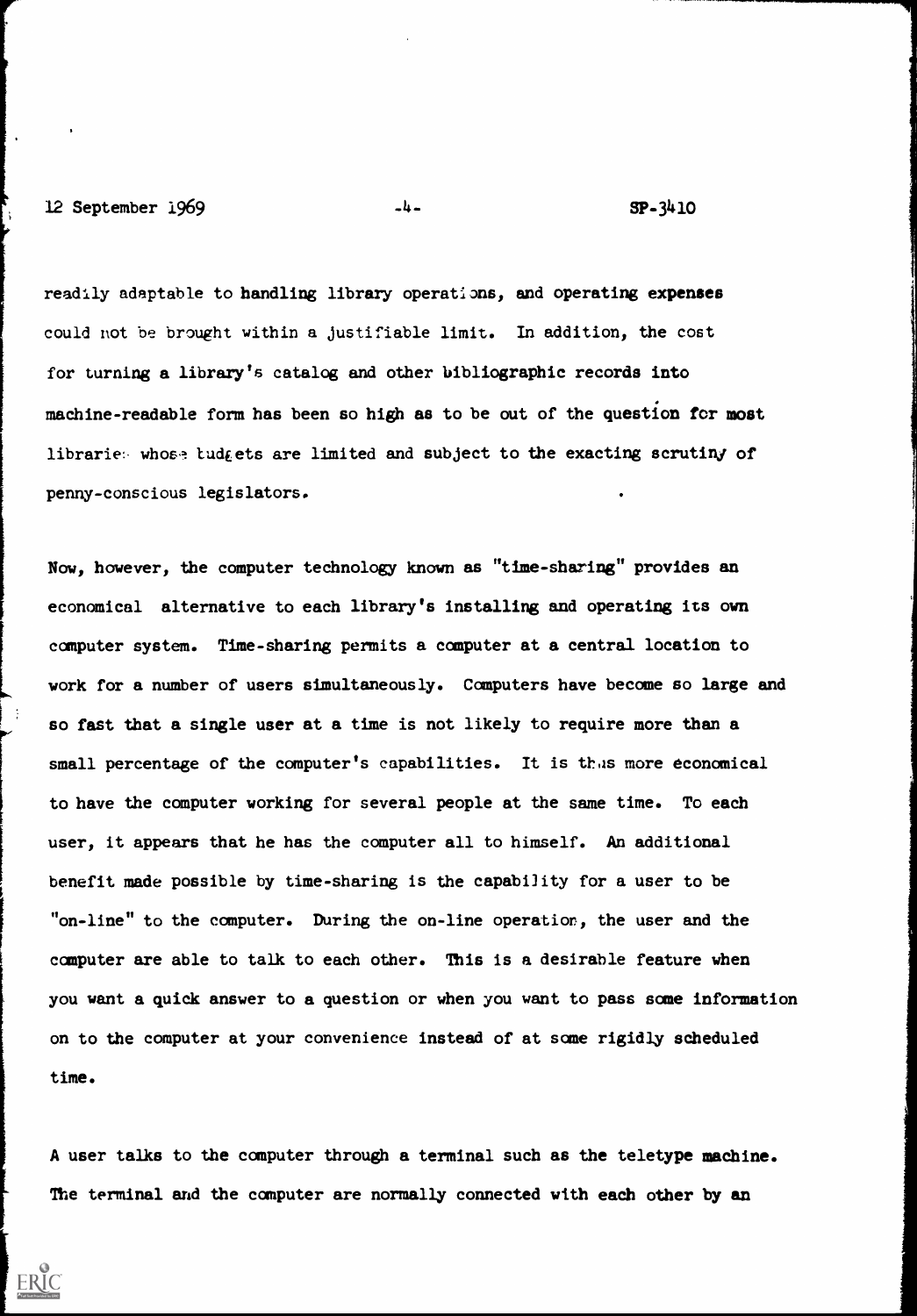12 September 1969  $-5$ - $-5$ - $SP-3410$ 

ordinary telephone line. Several kinds of terminals are available today, although none of them is completely satisfactory for library use. The teletype machine, however, has an advantage for libraries in that it may be used both as a computer terminal and as an ordinary telecommunication device which some libraries are already using for interlibrary loan.

With time-sharing, one major impediment to practical library automation has been removed. The other major stumbling block-the cost for converting the catalog record to machine-readable form-is on the way out as a hindrance to library automation. The Information Systems Office of the Library of Congress, headed by Mrs. Henriette D. Avram, has performed an outstanding service for the library community at large. Their achievement in designing and gaining acceptance for the MARC II format is historic. The efforts of a few people at the Library of Congress to develop and operate the MARC II system for distributing cataloging data in machine-readable form will have an incalculable payoff for the whole library community.

With the advent of MARC II, more and more monographs will be included in machine-readable catalog records available from a central source and prepared by the most authoritative body of catalogers in the country. Almost as important is the acceptance by the library community of a standard format for communicating cataloging inf-)rmation on magnetic media such as tapes or discs. Because only one computer program is needed to interpret the standard

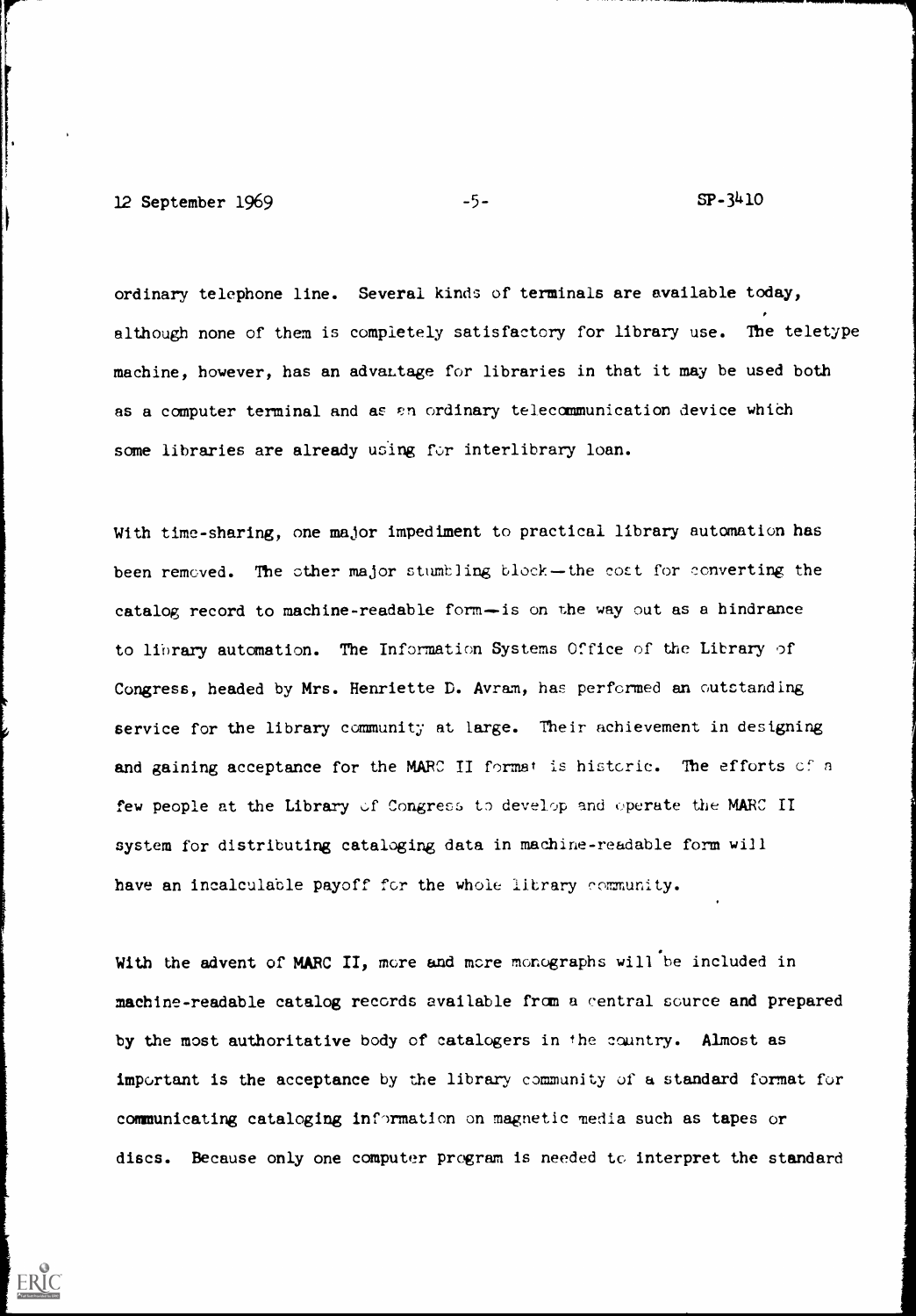format, the cost for writing many programs to handle many different formats is eliminated almost entirely. The largest proportion of computer programming costs in the past has been closely connected to the necessity for processing data appearing in variegated formats. Acceptance of the MARC II format as the standard for the library community makes possible economies in programming which will significantly reduce automation costs.

The most immediate effect of the MARC tapes is likely to be felt in the area of library acquisitions and technical processing. With a major portion of the bibliographic data required by all libraries for book ordering and cataloging already available in machine-readable form, the processing effort should be greatly simplified since automated assistance will be economically feasible. Instead of hundreds or thousands of clerks all over the Englishspeaking world laboriously typing out almost identical orders for the same book, machines will be able to perform this chore. Instead of using clerical labor for maintaining in-process and accounting files, librarians can use computers to perform the bulk of the necessary record-keeping processes while the clerks can be used more profitably in improving library services to patrons.

The current trend toward centralization of the tedious, time-consuming labor-heavy details of book ordering and processing will probably be reinforced by the availability of MARC tapes. A few keystrokes are all that is necessary to place an order or record the receipt of a book. With just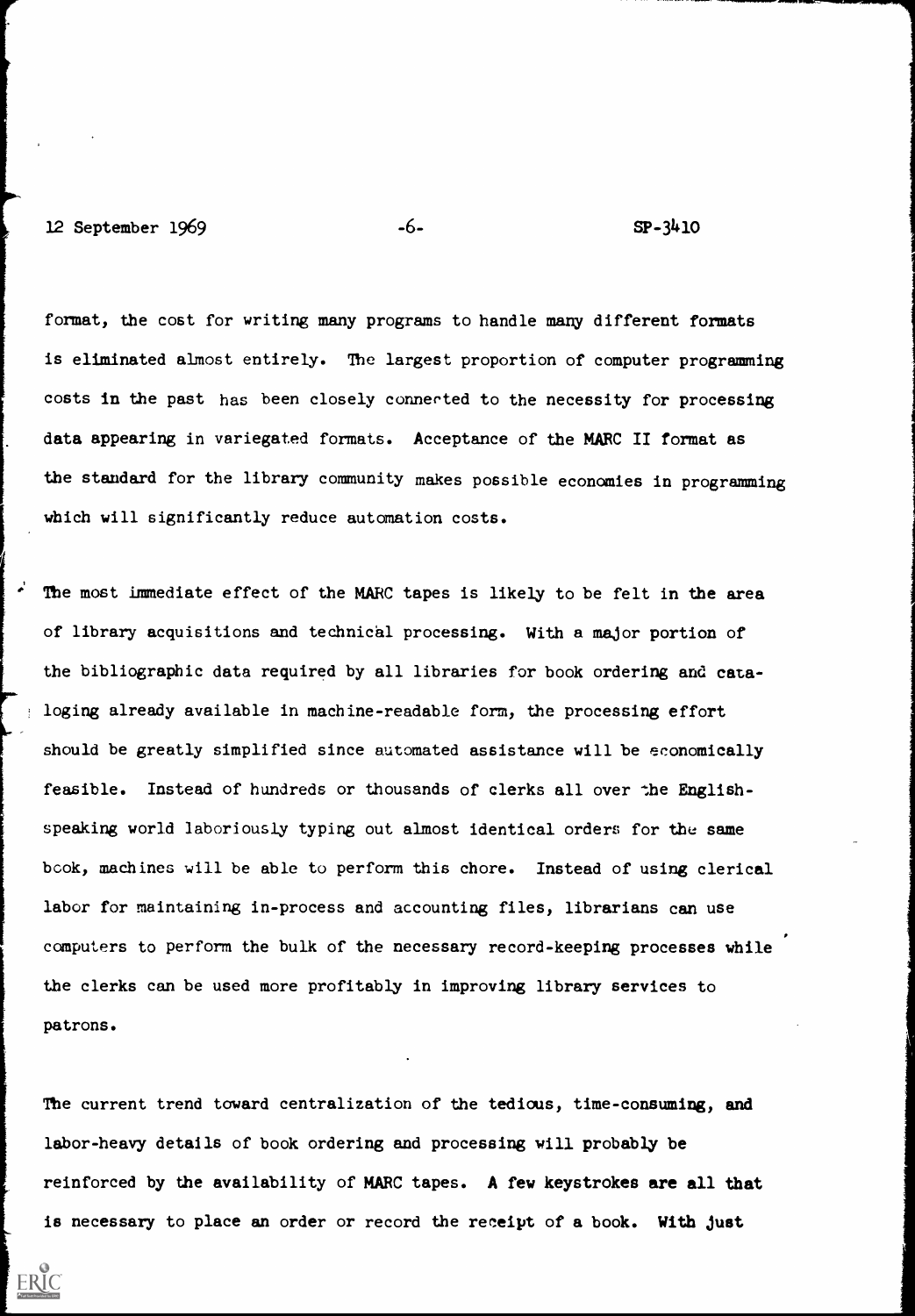12 September 1969 -7- SP-3410

this little manual labor to start things off, an automated system working from the MARC tapes can go on to produce cataloging worksheets, accounting reports, book cards, book pockets, and spine labels exactly when needed to ready the books for shelving. A central processing agency will be an efficient and effective operation, relieving individual libraries from the problems of managing a production line, yet allowing for special requirements for each library. Centralized processing may not even have to be a library function; a few large book vendors are rapidly developing their own technical processing centers.

The development of the CARDS system by the Library of Congress also lends weight to the centralization of book processing. With CARDE, the amount of time required by the Library of Congress to fill orders for catalog cards will be cut significantly. The MARC tapes will provide cataloging data which will be fed into a large photocomposition machine to produce graphicarts-quality printed cards. The whole operation will be set into motion in direct response to orders sent in by libraries and processing centers; this will be much more efficient than the present system of trying to fill orders from stock on hand. Assuming that cards can be delivered almost as fast as proof slips are now, there will no longer be as much need for local production of cards for those books which the Library of Congress has cataloged.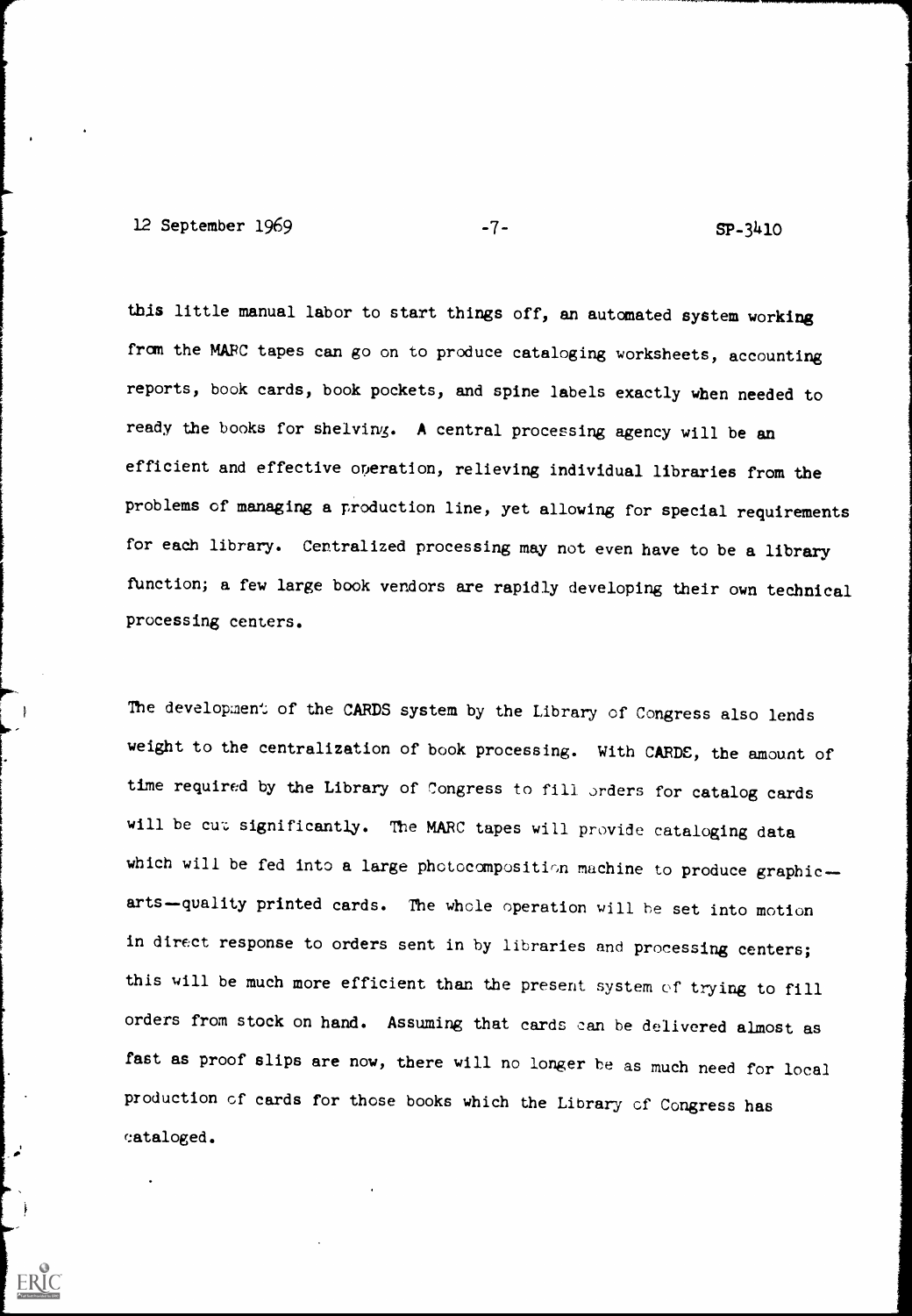12 September 1969 -8- SP-3410

ERIC

With a significant proportion of a library's holdings already in machinereadable form thanks to MARC, the cost of converting the remainder of a library's catalog will be greatly reduced. The cost reduction will become even greater as the availability of non-MARC bibliographic data (in MARC format) increases with the conversion of more and more catalogs. When a complete catalog is in machine-readable form, automation can be extended to other library processes. Book catalogs may be produced and cumulated quite economically, especially if computer-to-microfilm (COM) output provides an acceptable quality of print. Even if COM is not satisfactory for some libraries, photocomposition may provide a suitable means for producing graphic-arts-quality book catalogs. The cost for photocomposition is kept high at present by the small volume of work being supplied to expensive but highly productive photocomrosition machines. As volume increases, the cost for photocomposition will drop dramatically.

In fact, with COM, the "scroll" catalog may join the card file and the book as a popular catalog form. A scroll catalog, on roll microfilm, has some of the advantages of a book catalog plus the important advantage of low cost. A roll microfilm master can be produced cheaply with COM and can be duplicated any number of times for little money more. Microfiche sets of the catalog can be made easily from the master roll for people who find sheet microfilm easier to use than roll film. The scroll catalog is already in wide use in business and industry; Sears and Roebuck, for example, has its parts catalog on microfilm at each store. The New Jersey State Library demonstrates: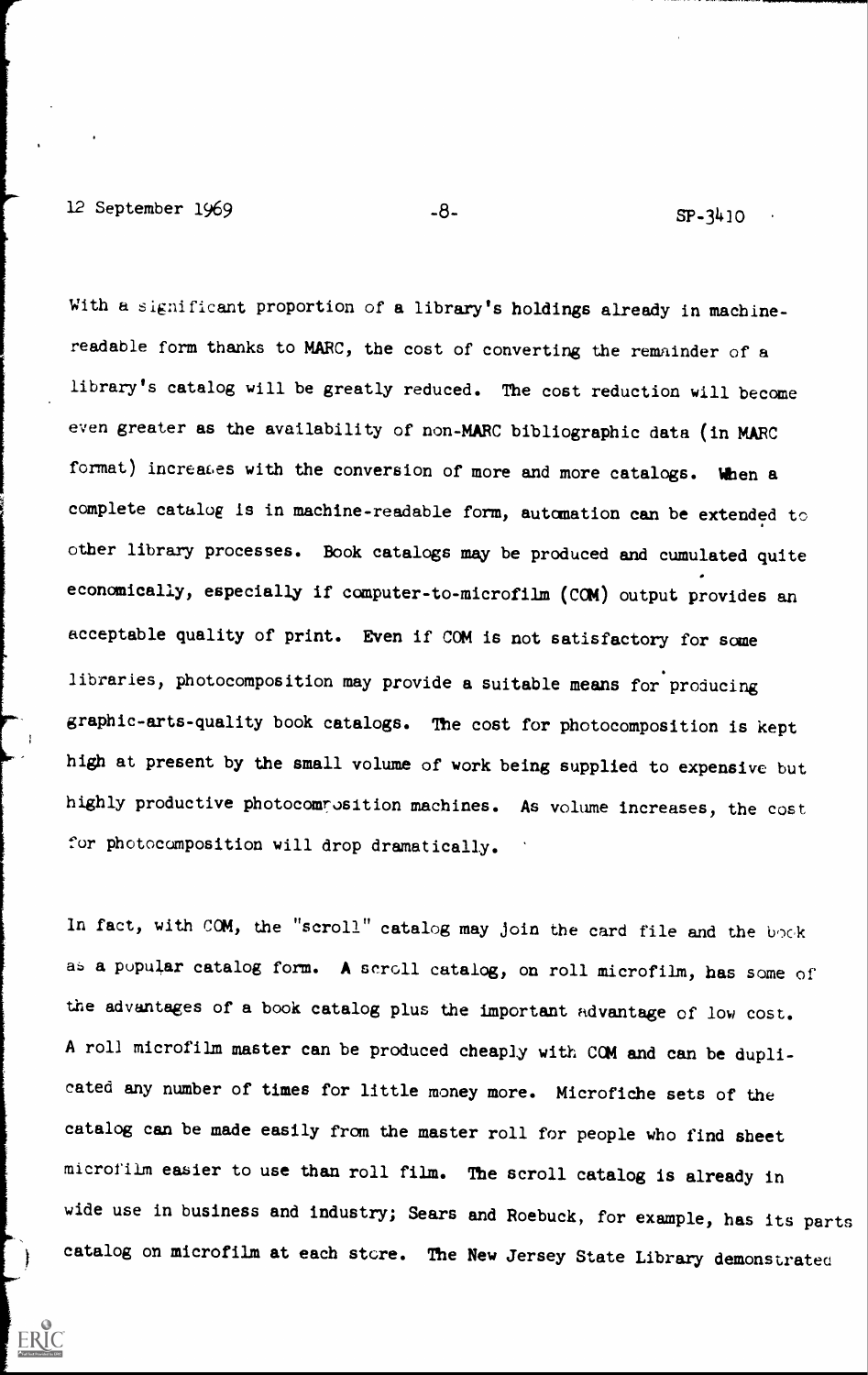$12$  September 1969  $-9$ -  $-9$ -  $\qquad \qquad$   $\qquad$   $\qquad$   $\qquad$   $\qquad$   $\qquad$   $\qquad$   $\qquad$   $\qquad$   $\qquad$   $\qquad$   $\qquad$   $\qquad$   $\qquad$   $\qquad$   $\qquad$   $\qquad$   $\qquad$   $\qquad$   $\qquad$   $\qquad$   $\qquad$   $\qquad$   $\qquad$   $\qquad$   $\qquad$   $\qquad$   $\qquad$   $\qquad$   $\qquad$   $\qquad$ 

a catalog on nicrofilm cassettes at the ALA Ccnference in Atlantic City this last June. The scroll catalog, especially when used for relatively small collections such as found in schools, junior colleges, and colleges, would be cheap enough that library patrons could well afford to buy their own copy, assuming they had easy access to a microfilm reader. In such an eventuality, what would be the implications for circulation, especially if patrons could place mail or phone orders?

Union catalogs will be especially easy to produce and maintain. This should be a boon for library networks or systems at any level--city, school, county, region or state--with automated assistance for interlibrary loans and a special capability for shifting books within the network to meet sudden demands. Union catalogs could be made availatie in either took or scrill form. Another alternative might be  $f \cdot A$ . away with catalogs altogether, using a terminal to search the catalog records store! on the romputer. The computer-based records would always be up-to-date, cumulated, and correctly filed.

Reader services will be enhanced by the ability, using MARC and MARC-formatted bibliographic information, to produce special sitlisgraphies and reading lists regularly or on demand. This feature might te especially useful for school and academic libraries, which would supply both teachers and students with a wide variety of special purpese bibliographies with very little effort on the part of the librarian. For putlic libraries, it would be possible to provide special reading lists at opportune moments to take advantage of local events, or to service special community groups.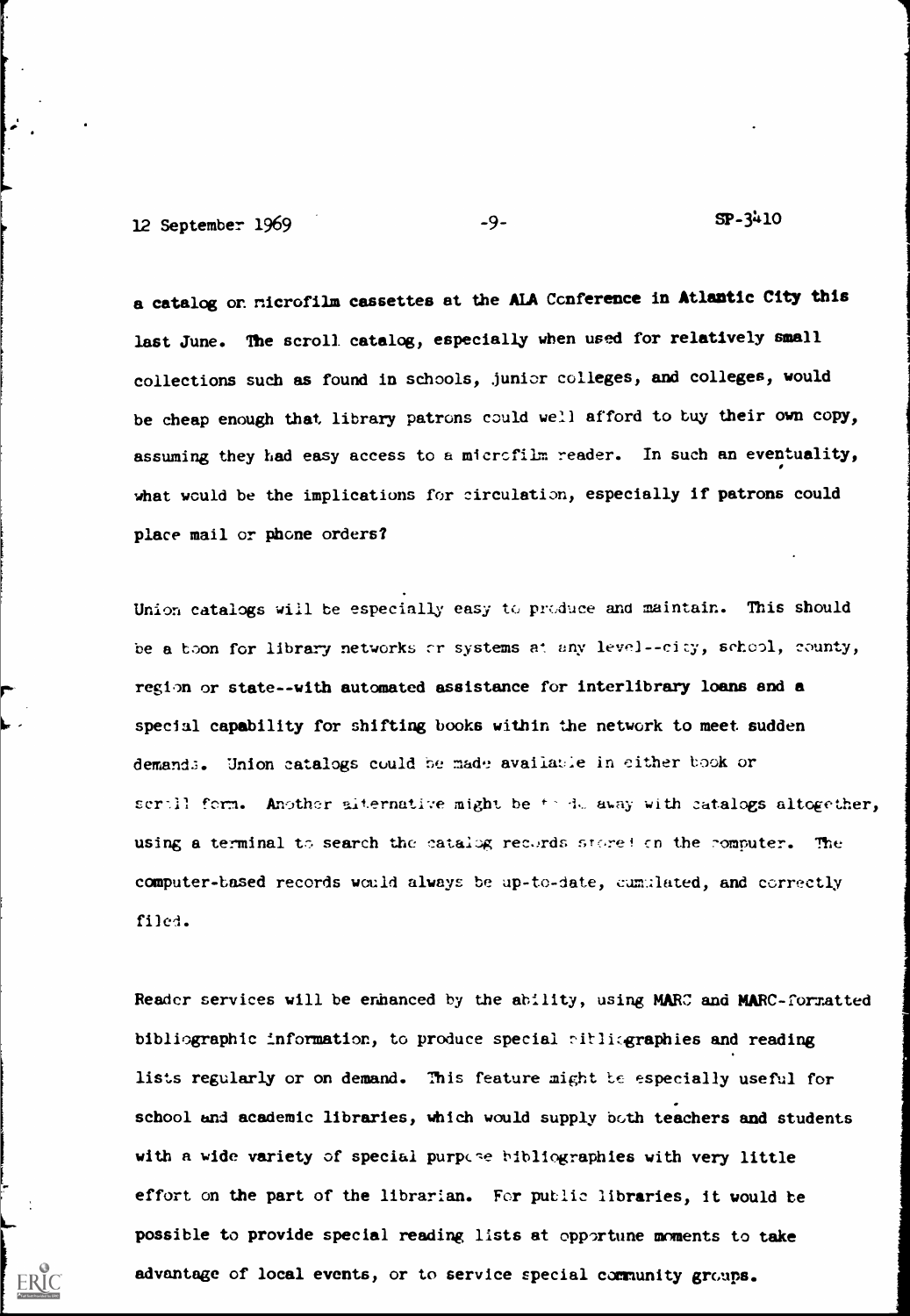12 September 1969 -10- SP-3410

ERIC

Such are some of the library services made possible through the combination of 'ime-sharing and the availability of the MARC tapes. Imaginative librarians will undoubtedly think up new services. In fact, the most exciting thing about this library automation business is that librarians will be relieved of stock jobbing and can devote their full attention to providing just the right book or information to the right person at the right time.

At this point, you may say, "Promises, promises, but I've heard all this before!" True, you probably have, since automation experts and information scientists, like other pioneers, tend to be incurable optimists. But now the optimism is justified by the impending capability to deliver on some of the early promises of automation. The key to this capability is the development of the Library Service Center concept.

At the American Library Association Conference in Atlantic City, there were several exhibitors whose displays and demonstrations hinted at the emerging concept of the Library Service Center. Some of the largest book vendors were offering an increased range of purchasing and processing services, one going so far as to offer a computer program for sale. The Library of Congress exhibited a detailed and beautifully illustrated description of the plans for the CARDS system which automates the servicing of orders for catalog cards. System Development Corporation used a teletype terminal connected by telephone to a computer in Santa Monica, California, to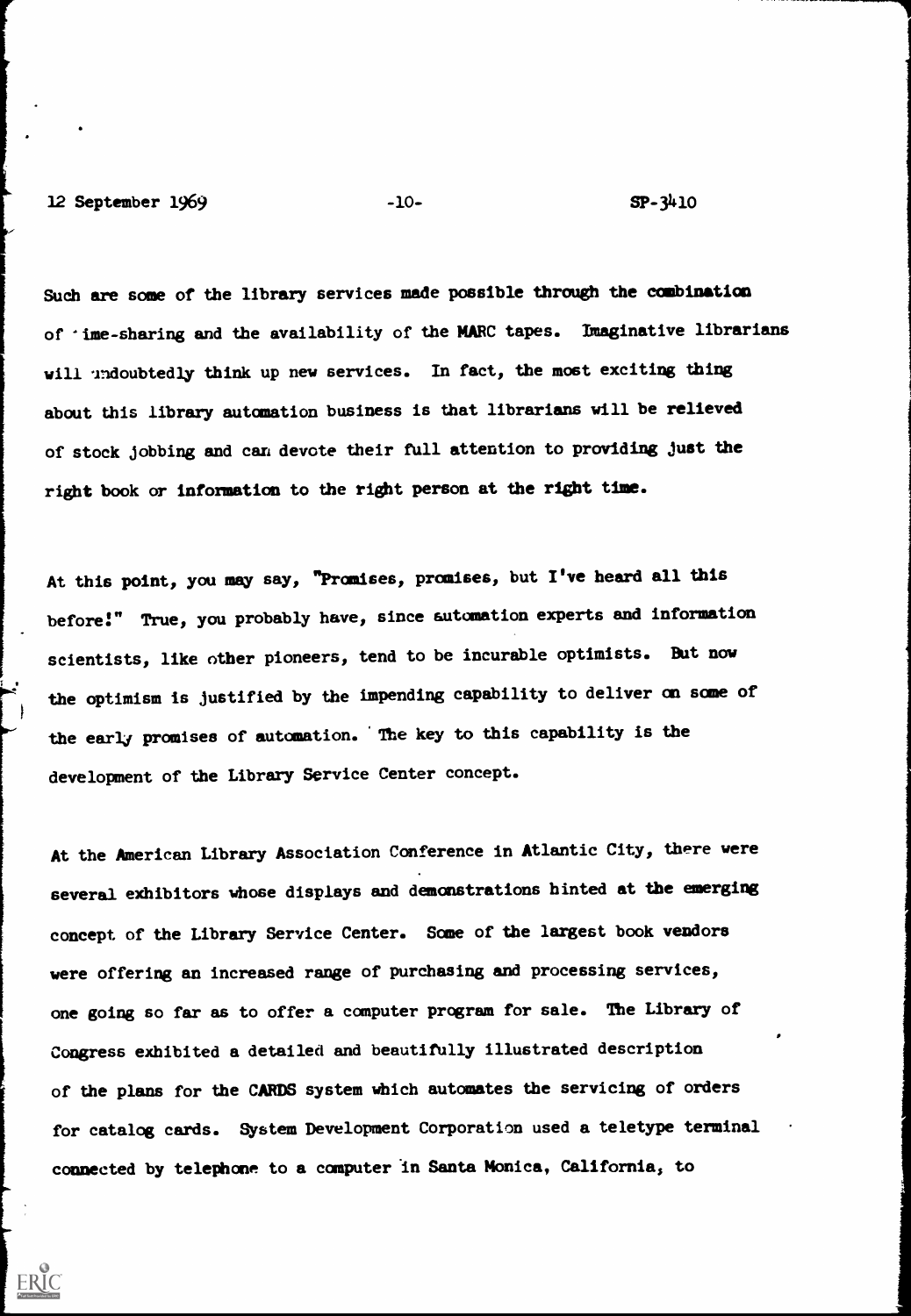12 September 1969 -11-<br>
12 September 1969 -11-<br>
11-

demonstrate on-line retrieval of bibliographic data from a MARC-based file. Even though the program used for the demonstration was not designed for librarians, visitors to the exhibit had little difficulty in learning to operate the program themselves.

From the beginnings in evidence at Atlantic City, there should be a rapid emergence of a true central agency or firm offering a vide range of computerbased products and services. The Library Service Center will be an organization of librarians. computer specialists, and,clerks who will operate a timesharing system which provides as little or as much automation as required to service a number of client libraries. The Service Center might be operated by a library organization such as a state library or regional library network, but more probably --at least for the near future--it will be run by a commercial firm.

The Service Center will receive the weekly MARC tapes from the Library of Congress, prepare special indexes from the tapes as desired by the customer libraries, then add the bibliographic records to a master cumulated file to which the central computer has access. As the customer libraries engage in transactions with the Service Center through the time-sharing teletype terminal located at each library, the central computer will use the master file in various ways to record book orders, answer requests for intoliographies, or provide cataloging information. The computer will also save some information in special files to be processed at a later time or by another

 $\rightarrow$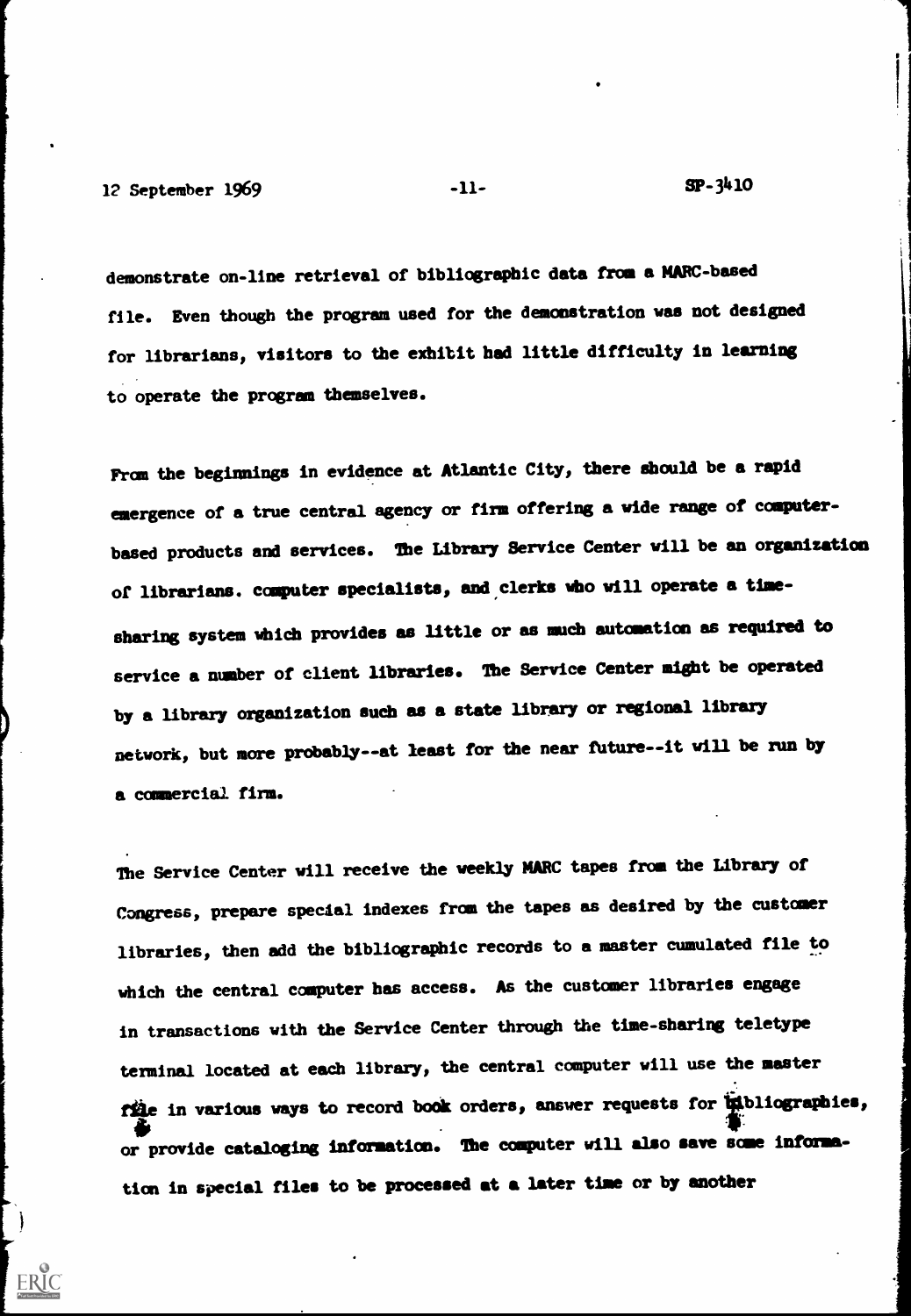computer Which operates more efficiently in batch mode rather than in time-sharing mode. An in-process file for each customer library will be maintained on-line so questions about the status of any item can be answered immediately.

From time to time, as needed, the files for book orders and cataloging materials will be processed by the computer. As the end product of this processing, computer-printed book orders, technical processing, and cataloging materials will be delivered to the clerks who will perform quality control checks and package the materials for delivery to the customer libraries, or to vendors or technical processing centers.

On a daily basis, the circulation programs will'be run to provide customer libraries with listings showing which books are out or have been returned. Overdue notices will be produced automatically. New book cards will be punched if replacements are needed. For customers who want to make a statistical analysis of circulation transactions, the Service Center will adapt standard programs, or will write a new one, to do any kind of analysis on the data available that a librarian can imagine.

A Service Center might also provide consultants who can work with a customer to determine whether or not a book or scroll catalog would be desirable. If it were, then the consultants could assist the customer to design an attractive format for the catalog and they would handle the technical problems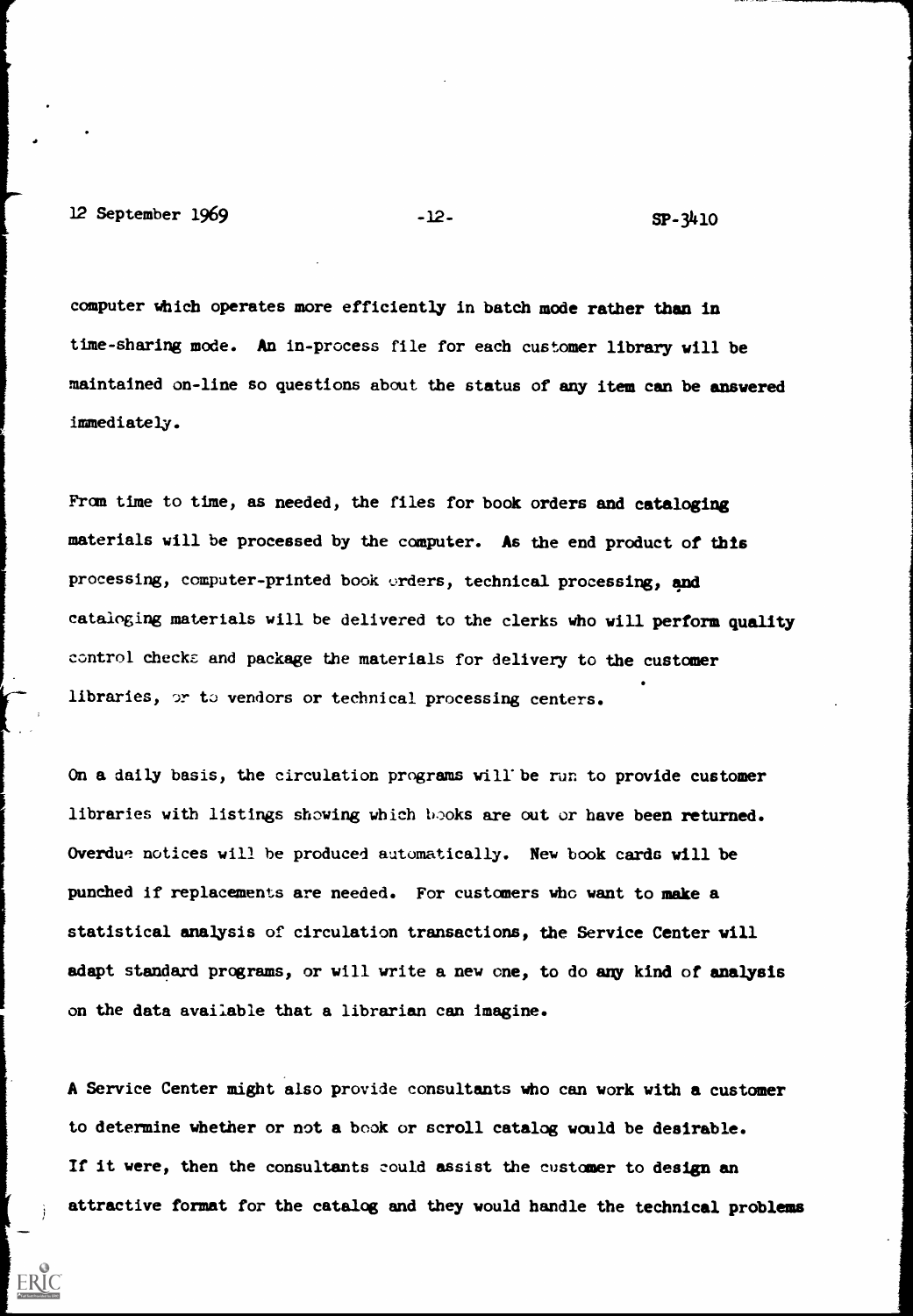12 September 1969 -13- SP-3410

ERIC

involved in getting the catalog composed and printed. Once the catalog is produced, the Service Center would be'able to produce supplements and cumulations when needed as a simple byproduct of the customer's normal acquisitions activities handled by the Center.

In using a Service Center, customer libraries will pay only for the products and services they need. A customer may start or stop service pretty much at will, since there will be little investment of money cr manpower on the library's part. The Service Center may be just the answer for those libraries which have been considering beginning an automation project of their own but have had difficulty in justifying the heavy costs even just for planning and directing such an effort. A great deal more of an investment would be necessary to acquire a group of system designers and computer programmers who have some knowledge of the special problems involved in library automation, and to pay the cost of computer time for system development. The Service Center concept is a logical division of labor; information processing, computer, printing, and production experts perform their special functions without bothering the librarian, and the librarian is left free to concentrate on his special professional problems of serving the library's patrons more effectively.

There has been a great deal of research and development in the field of library automation during the last few years. Operating libraries have been unable to reap the benefits promised by technology, however, because